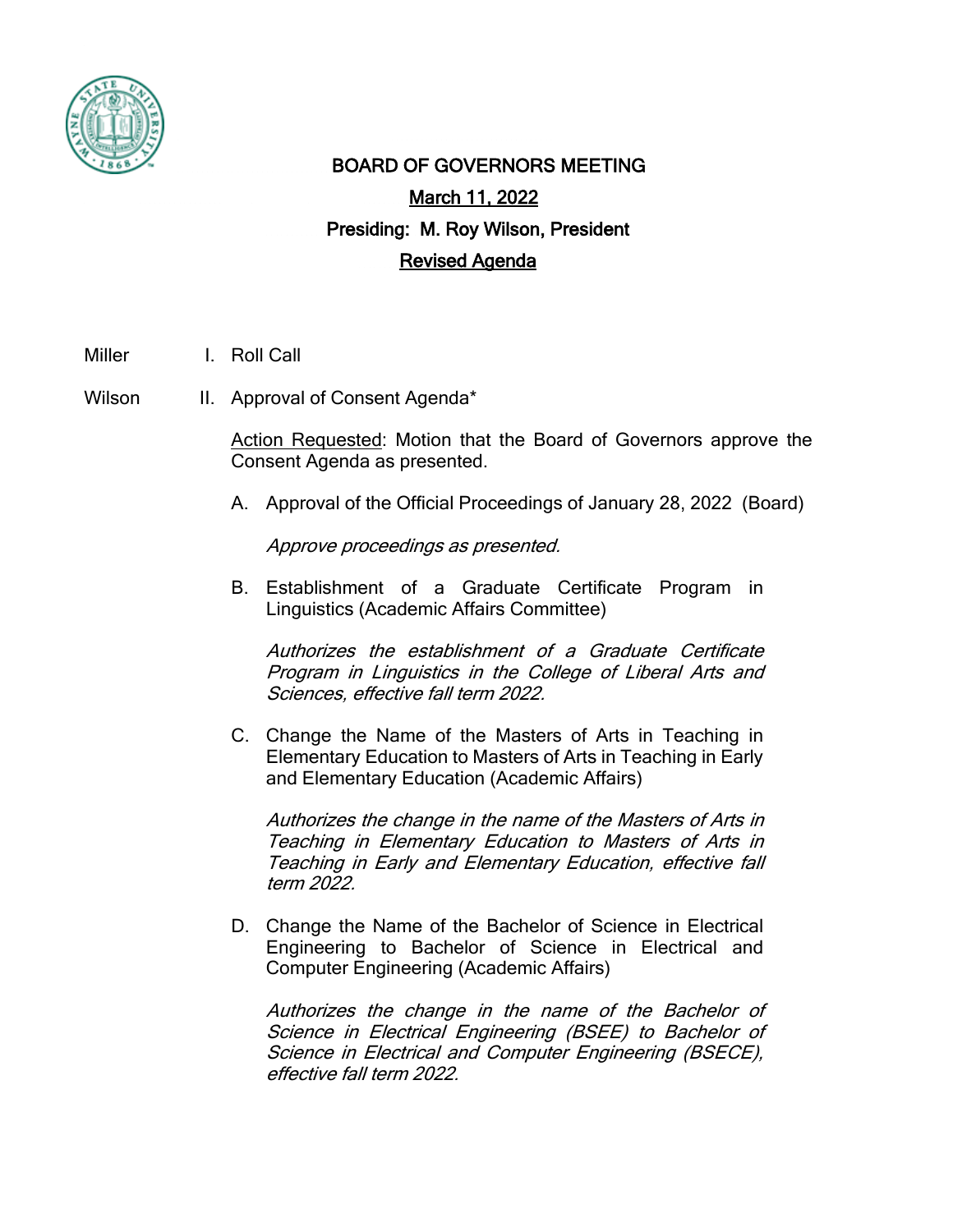E. Contingency Reserve (Budget and Finance Committee)

There are no requests for funding this month.

F. Community Art Complex HVAC Improvements Supplement (Budget and Finance)

Authorizes the President or his designee to approve spending of \$3,300,000 to restore cooling at four of the five art complex buildings. This project will create a holistic cooling solution for the art complex which includes Community Arts, Schaver Music, Alumni House and McGregor.

G. State Hall Renovation – Phase II of III (Budget and Finance)

Authorizes the President or his designee to authorize \$8,000,000 to award contracts for demolition, abatement and to purchase long lead time equipment. The project will be funded by 2020 Bond Sale Funds.

- Wilson III. Board of Governors Faculty Recognition Award Recipients: 2020 and 2021
- Wilson IV. President's Report
- Gaffney V. Board Chair's Report
- Clabo VI. Special Topic: Health and Wellness Update\*
	- VII. Board Committee Reports
- Stancato A. Academic Affairs Committee
- Barnhill B. Budget and Finance Committee
- Gaffney C. Executive Committee

Ellis

- VIII. Recommendations and Reports from the University Administration
- Kornbluh A. Academic Affairs Report Update from the Provost\*
- Kornbluh B. Awarding of a Posthumous Baccalaureate Degree\*
- Lanier **C.** Division of Research Centers and Institutes Highlight 2021<sup>\*</sup>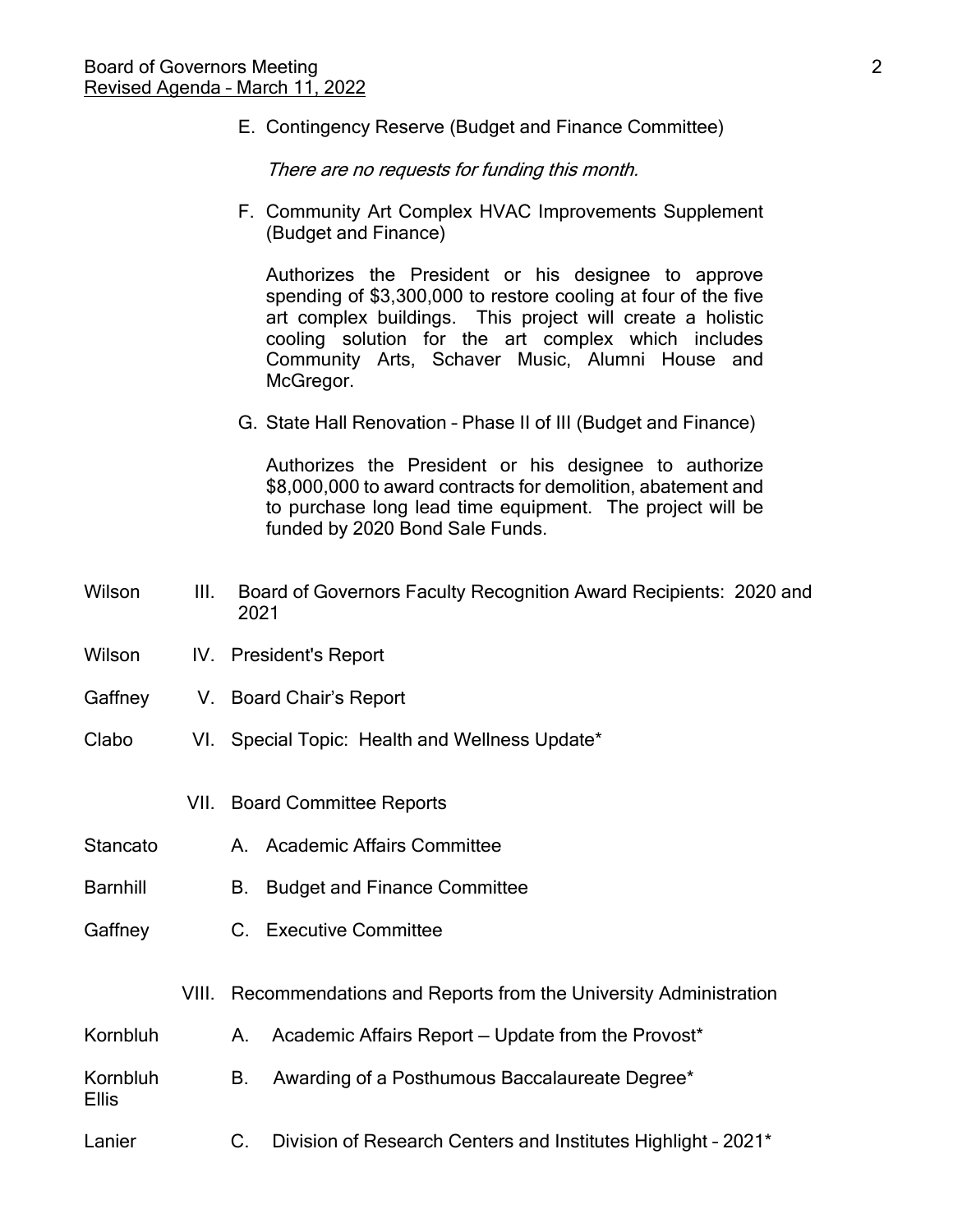## Board of Governors Meeting 3 and 3 and 3 and 3 and 3 and 3 and 3 and 3 and 3 and 3 and 3 and 3 and 3 and 3 and 3 and 3 and 3 and 3 and 3 and 3 and 3 and 3 and 3 and 3 and 3 and 3 and 3 and 3 and 3 and 3 and 3 and 3 and 3 a Revised Agenda – March 11, 2022

- Lindsey D. Government and Community Affairs Report\*
- Staebler E. Economic Development Report\*
- Burns F. Development and Alumni Affairs Report\*
- Burns G. Establishment of Endowment Funds\*

Action Requested: Motion that the Board of Governors establish endowment funds that total \$1,236,286, for the purposes presented:

- 1. The Larry and Denise Achram Endowed Formalized Co-Op Program Support Fund to provide aid to engineering and computer science students enrolled in the College of Engineering's Career Services Formalized Co-Op Program. \$25,000
- 2. The Isabel M. Cayley and John F. Cayley Endowed Scholarship to recognize scholastic achievement, encourage continued progress and provide assistance to students in financing their education in the College of Liberal Arts and Sciences.  $$25,000$
- 3. The Garland Family Endowed Scholarship to recognize scholastic achievement, encourage continued progress and provide assistance to students in financing their education in the College of Nursing.  $$25,000$
- 4. The Michele M. Gerus Endowed Scholarship to recognize scholastic achievement, encourage continued progress and provide assistance to students in financing their education in the Irvin D. Reid Honors College. \$350,000
- 5. The Sara Gleicher & David Fabbri Endowed Scholarship to recognize scholastic achievement, encourage continued progress and provide assistance to students in financing their education in the School of Social Work.  $$25,000$
- 6. The Alice Laitner Endowed Scholarship to recognize scholastic achievement, encourage continued progress and provide assistance to students in financing their education at Wayne State University.  $$37,786$
- 7. The David J. Lowrie and Barbara Carson-McHale Endowed Geology Support Fund to provide major support for the David J. Lowrie Geology Mineral Museum in the College of Liberal Arts and Sciences.  $$250,000$